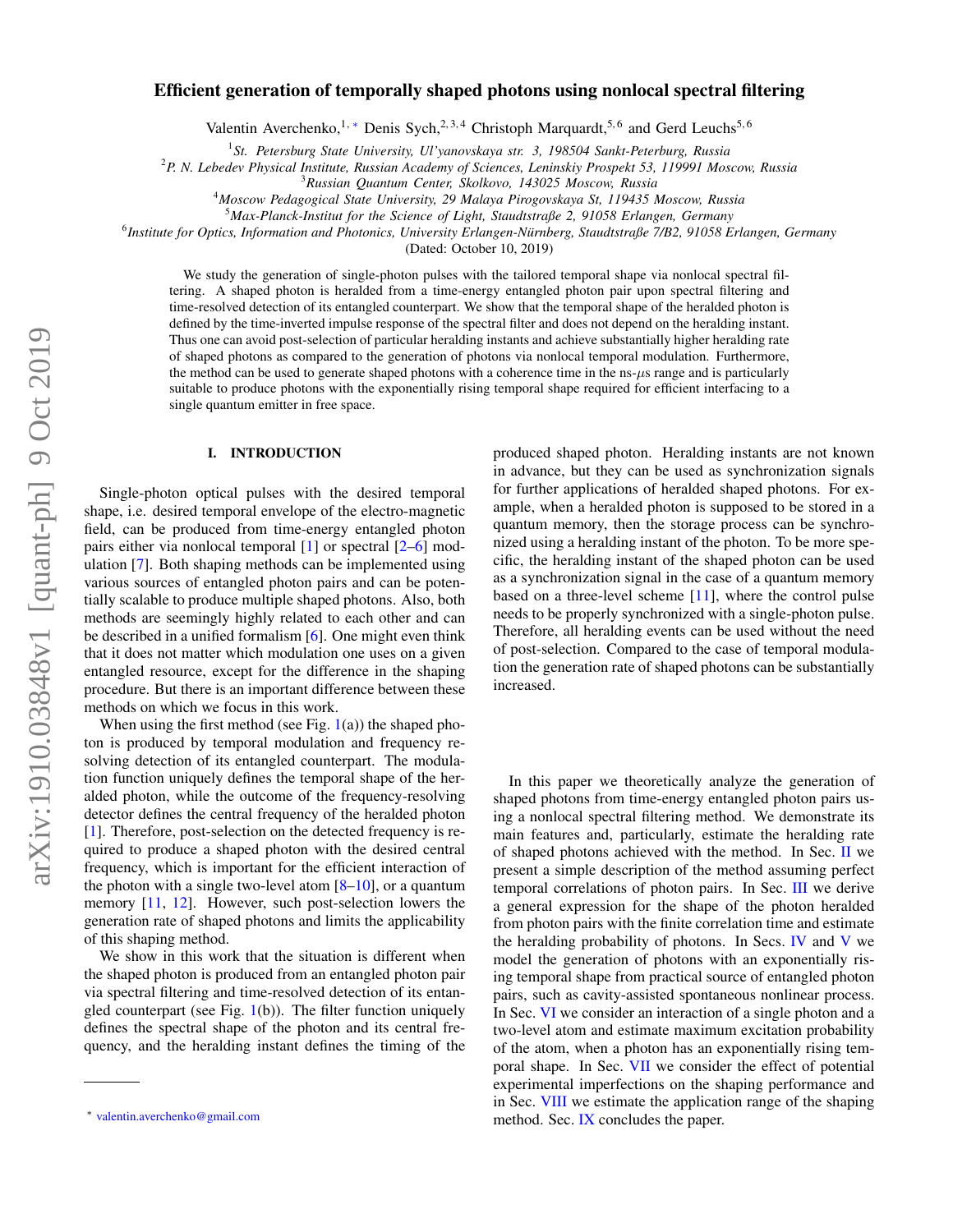

<span id="page-1-0"></span>FIG. 1. Generation of temporally shaped single-photon pulses from time-energy entangled photon pairs via (a) nonlocal temporal modulation or (b) nonlocal spectral filtering. As an example, the generation of photons with the exponentially rising temporal shape is considered. Timeenergy entangled photons are called signal and idler, for convenience. The photons are correlated in the time domain, i.e. their conditional temporal width  $t_c$  is smaller than unconditional width  $t_u$ :  $t_c \ll t_u$ . In (a) idler photon is modulated with the exponentially rising waveform, with the characteristic modulation time  $t<sub>m</sub>$ . In (b) idler photon passes spectral filter with the Lorentzian transmission function with the characteristic bandwidth  $\omega_m \sim t_m^{-1}$ . Inset shows the corresponding amplitude (solid line) and phase (dashed line) of the impulse response of the spectral filter. In the first case, post-selection of the particular outcome of the frequency-resolving detector is required to herald a signal photon with the desired temporal shape and carrier frequency. The post-selection is performed with a spectral resolution  $\omega_d$ . In the second case, detection instant defines timing of the heralded shaped photon. Characteristic temporal resolution of the detector is  $t<sub>d</sub>$ . All clicks herald signal photons with identical temporal shape and can be used without post-selection.

### <span id="page-1-1"></span>II. SHAPING WITH MAXIMALLY ENTANGLED **PHOTONS**

Here we present a simple model of the generation of temporally shaped photons from entangled photon pairs using nonlocal spectral filtering [\[13\]](#page-8-2). Principal scheme of the shaping procedure is shown in Fig.  $1(b)$  $1(b)$ . We call photons of an entangled pair as signal and idler and approximate the entangled state of a photon pair in the time domain as follows:

$$
|\Psi\rangle_{\rm si} \propto \int dt |t\rangle_{\rm s}|t\rangle_{\rm i},\tag{1}
$$

where  $|t\rangle = \hat{a}^{\dagger}(t)|0\rangle$  stands for a single-photon state. An optical pulse in such a quantum state causes the detector to trigger at the moment of time  $t$ . Hereafter, integration limits are infinite.

The expression [\(1\)](#page-1-2) implies that the detection moment of signal/idler photon is uncertain, but these moments are perfectly correlated. Making the substitution  $|t\rangle \propto \int d\omega e^{i\omega \bar{t}} |\omega\rangle$ for the signal and idler single-photon states in [\(1\)](#page-1-2), one gets the following representation of the entangled state in the frequency domain:

<span id="page-1-3"></span>
$$
|\Psi\rangle_{\rm si} \propto \int d\omega |\omega\rangle_{\rm s}| - \omega\rangle_{\rm i},\tag{2}
$$

where  $|\omega\rangle = \hat{a}^{\dagger}(\omega)|0\rangle$  denotes a single-photon state with the photon frequency  $\omega$ . Hereafter, frequencies of signal and idler fields are counted relative to corresponding central frequencies of fields. The expression [\(2\)](#page-1-3) shows that entangled photons which are perfectly correlated in time also possess perfect anti-correlations in frequency. The physical reason is the following - in a physical process of the photon pair generation the photons are generated instantly (hence perfect correlation in time) and their total energy is well-defined (hence perfect anto-correlation in frequency).

<span id="page-1-2"></span>At the next step of the shaping method the idler photon is sent to the spectral filter. The effect of the filter on the photon is described in the frequency domain by a complex transmission function  $F(\omega)$ . It gives a probability amplitude for a photon with a frequency  $\omega$  to pass the filter. In the time domain the filter is described by the impulse response function  $\mathcal{F}(\tau) = \int F(\omega) e^{-i\omega \tau} d\omega / 2\pi$ , which defines the probability amplitude for a single photon  $|\tau\rangle$  to pass the filter with the time delay  $\tau$ . If the idler photon passes the filter, then the re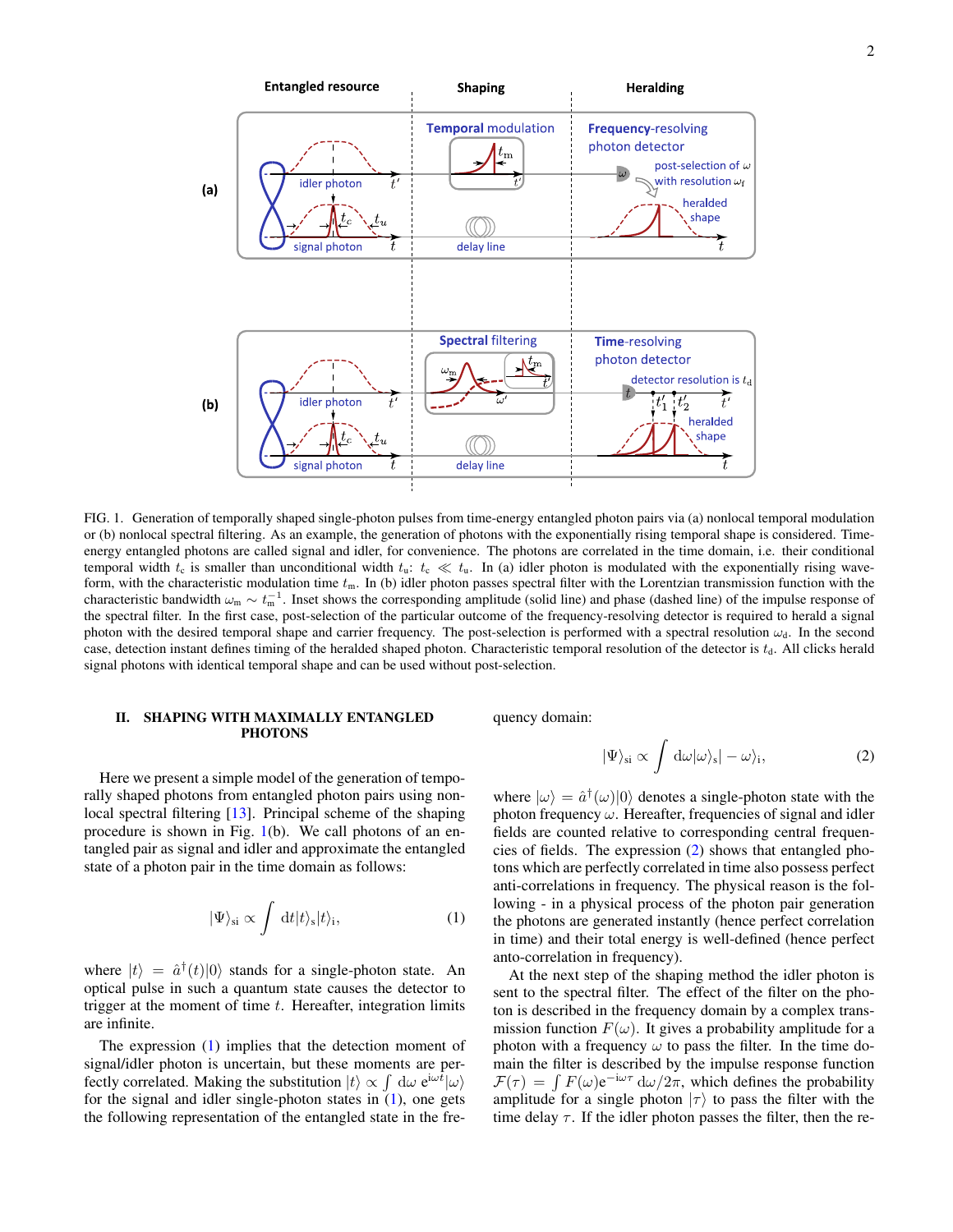sulting quantum state of the photon pair is obtained from  $(1)$ and [\(2\)](#page-1-3) using the following substitutions:

$$
|\omega\rangle_{i} \to F(\omega)|\omega\rangle_{i},\tag{3}
$$

$$
|t\rangle_{\rm i} \to \int \, \mathrm{d}\tau \mathcal{F}(\tau)|t+\tau\rangle_{\rm i} \tag{4}
$$

A photocount of the detector at the time instant  $t'$  corresponds to the detection of an idler photon in the state:  $|t'\rangle_i \propto$  $\int \, d\omega' e^{i\omega' t'} |\omega'\rangle_i$ . This detection event heralds a signal photon in the following conditional quantum state:

$$
|\psi\rangle_{\rm s} \propto {}_{\rm i} \langle t' | \Psi \rangle_{\rm si} \propto \int {\rm d}\omega F(-\omega) e^{{\rm i}\omega t'} |\omega\rangle_{\rm s}.
$$
 (5)

The last expression shows that the spectral shape of the heralded photon is defined by the frequency-reversed filter function  $F(\omega)$ . The inversion is due to the initial frequency anticorrelations of signal and idler photons [\(2\)](#page-1-3). Applying the Fourier transformation to  $(5)$ , one gets the corresponding conditional state of a signal photon in the time domain

$$
|\psi\rangle_{\rm s} \propto \int \, \mathrm{d}t \mathcal{F}(t'-t)|t\rangle_{\rm s}.\tag{6}
$$

The expression shows that the temporal shape of the heralded photon is defined by time-reversed impulse response of the filter:  $\psi_s(t|t') \propto \mathcal{F}(t'-t)$ . The following distinctive features of the shaping method are related to this result.

First, the temporal shape of the heralded signal photon can be controlled by choosing the spectral filter with a specific spectral function. The spectral filter can be implemented with an optical interferometer [\[3,](#page-7-7) [14\]](#page-8-3), optical cavities [\[4,](#page-7-8) [15](#page-8-4)[–17\]](#page-8-5), an atomic ensemble [\[18,](#page-8-6) [19\]](#page-8-7), etc.

Second, the heralding instant  $t'$  defines the timing of the heralded shaped photon. This is illustrated in Fig. [1\(](#page-1-0)b), where detector photocounts at different time instants herald photons which have identical shapes and are synchronized with the heralding instants. Therefore, post-selection of particular heralding instants is not required, and a higher heralding rate of shaped photons can be achieved. This property of shaping via the spectral filtering makes it substantially more practical compared to the photon shaping via the temporal modulation [\[1\]](#page-7-0).

The third feature is the time reversal of the filter response which can be useful for several quantum optics tasks. For example, one can generate a single photon with the rising exponential profile using a spectral filter with the exponentially decaying impulse response which can be implemented with the combination of optical cavities [\[15\]](#page-8-4). Such shaped photons are required for the efficient excitation of a two-level quantum emitter in free space  $[8-10]$  $[8-10]$ , photon coupling to an atomic ensemble [\[20\]](#page-8-8), and efficient photon loading into an optical cavity [\[21,](#page-8-9) [22\]](#page-8-10).

### <span id="page-2-0"></span>III. SHAPING WITH NON MAXIMALLY ENTANGLED PHOTONS. HERALDING PROBABILITY

Above we analyzed the generation of shaped signal photons assuming that the entangled photons are perfectly correlated in time and anti-correlated in frequency (see [\(1\)](#page-1-2) and [\(2\)](#page-1-3)). Here we consider a more realistic case, when the correlations of photons are non-perfect, and we derive a more general expression for the shape of signal photons produced via nonlocal spectral filtering. We will also derive the conditions necessary for the method to work and we estimate the heralding probability of shaped photons.

<span id="page-2-7"></span><span id="page-2-1"></span>The general time-energy entangled state of two photons reads as [\[23\]](#page-8-11):

$$
|\Psi\rangle_{\rm si} = \iint \det \mathrm{d}t' \Psi(t, t') |t\rangle_{\rm s} |t'\rangle_{\rm i} \tag{7}
$$

$$
= \iint d\omega \, d\omega' \Phi(\omega, \omega') |\omega\rangle_{\rm s} |\omega'\rangle_{\rm i}. \tag{8}
$$

<span id="page-2-2"></span>Here  $\Psi(t, t')$  and  $\Phi(\omega, \omega')$  are temporal and spectral probability amplitudes. Their squared modulus defines the joint probability density to detect signal and idler photons at time instants t and t' or with frequencies  $\omega$  and  $\omega'$ , respectively. The amplitudes are related via the two-dimensional Fourier transformation. Fig. [2](#page-3-1) shows schematically the joint probability densities in the time and frequency domains. The functions are stretched along diagonals, that means the photons are correlated in time and anti-correlated in frequency.  $t_{\text{u.c}}$  and  $\omega_{\text{u.c}}$ depict characteristic unconditional/conditional temporal and spectral widths of photons. These widths are related via the Fourier transformation and satisfy the following uncertainty relations [\[24,](#page-8-12) [25\]](#page-8-13):  $t_{\rm u}\omega_{\rm c} \sim 1$  and  $t_{\rm c}\omega_{\rm u} \sim 1$ . Thus, correlations of photons in time ( $t<sub>u</sub> \gg t<sub>c</sub>$ ) imply their anti-correlations in frequency ( $\omega_u \gg \omega_c$ ). Also  $\omega_m$  and  $t_m$  denote the characteristic passband of the filter and its corresponding response time. These quantities fulfill the uncertainty relation  $t_m \omega_m \sim 1$ .

Filtering of the idler photon is described by the following transformation of spectral and temporal joint probability amplitudes, respectively

<span id="page-2-6"></span><span id="page-2-5"></span>
$$
\Phi(\omega, \omega') \to F(\omega')\Phi(\omega, \omega'),\tag{9}
$$

$$
\Psi(t, t') \to \int d\tau \mathcal{F}(\tau) \Psi(t, t' - \tau). \tag{10}
$$

The detection of the idler photon at time instant  $t'$  announces the signal photon in the conditional state. The state reads in the frequency and temporal domains, respectively

$$
|\psi\rangle_{s} \propto i \langle t' | \Psi \rangle_{si}
$$
  
 
$$
\propto \int d\omega \left[ \int d\omega' F(\omega') \Phi(\omega, \omega') e^{-i\omega' t'} \right] |\omega\rangle_{s} \quad (11)
$$

<span id="page-2-4"></span><span id="page-2-3"></span>
$$
= \int dt \left[ \int d\tau \mathcal{F}(\tau) \Psi(t, t'-\tau) \right] |t\rangle_{\rm s}.
$$
 (12)

The last two expressions are generalizations of the expressions  $(5)$  and  $(6)$ , respectively, for the case of arbitrarily entangled photon pairs. The expressions in square brackets give the shape of the heralded signal photon, in the frequency and time domains, respectively. In general, the shape depends on the initial entanglement of photons, filter function and heralding instant.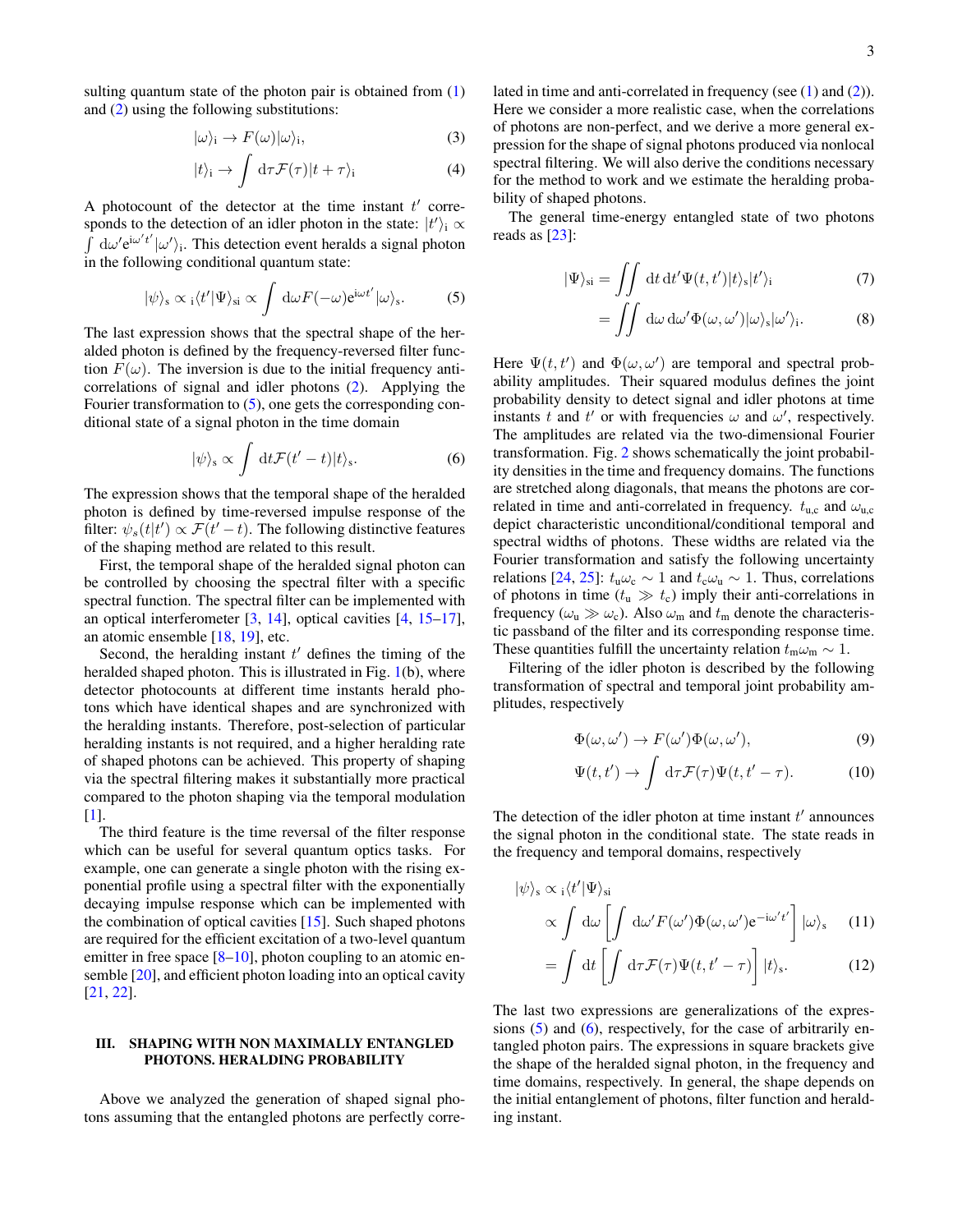anti-correlations of photons in the frequency-domain

correlations of photons in the time-domain



<span id="page-3-1"></span>FIG. 2. Joint probability densities of entangled photons are represented by blue ellipses in frequency (left) and time (right) domains.  $\omega_{u}, t_{u}$  denote unconditional spectral and temporal width of signal/idler photons and  $\omega_{c}, t_{c}$  denote conditional ones. The ellipses tend to antidiagonal/diagonal lines in the limit of perfectly correlated photons. Spectral filtering of the idler photon and its successful time-resolved detection heralds shaped signal photon such that: its spectral shape is defined by the frequency-reversed transmission function of the filter (see [\(5\)](#page-2-1)) and its temporal shape is defined by the time-reversed impulse response of the filter (see [\(6\)](#page-2-2)).

In the limit of perfectly correlated photons, the correlation time  $t_c$  of photons is the smallest parameter in a shaping experiment and unconditional temporal spread  $t<sub>u</sub>$  is the largest one, i.e.:

$$
t_{\rm c} \ll t_{\rm m} \ll t_{\rm u},\tag{13}
$$

where  $t<sub>m</sub>$  is the characteristic response time of the filter. The equivalent inequality in the frequency domain is:

$$
\omega_{\rm c} \ll \omega_{\rm m} \ll \omega_{\rm u}.\tag{14}
$$

It means that the filter pass band  $\omega_m$  is larger than conditional spectral spread of photons  $\omega_c$  and smaller then the unconditional one  $\omega_{\rm u}$ . Corresponding probability densities tend to blue straight diagonal lines in Fig. [2.](#page-3-1) Using the approximations  $\Psi(t, t') \propto \delta(t - t')$  and  $\Phi(\omega, \omega') \propto \delta(\omega + \omega')$  in [\(11\)](#page-2-3) and [\(12\)](#page-2-4) one reproduces the results of the previous section, namely, the photon shape is defined by the filter function (see Eqs.  $(5)$  and  $(6)$ ).

Assume that after the filter all idler photons are used as heralds for shaped signal photons, i.e. no post-selection of detection outcomes is performed (see Fig.  $1(b)$  $1(b)$ ). Then the heralding probability of shaped photons is defined by the fraction of idler photons that have passed the filter. It can be formally calculated as

$$
R = \iint d\omega \, d\omega' \left| F(\omega') \Phi(\omega, \omega') \right|^2 \tag{15}
$$

$$
\approx \frac{\omega_{\rm m}}{\omega_{\rm u}} = \frac{t_{\rm c}}{t_{\rm m}}.\tag{16}
$$

The last two expressions are estimations of the heralding probability using characteristic spectral and temporal widths.

Heralding probability is a probability that photons with unconditional spectral width  $\omega_{\rm u}$  will pass a filter with the passband  $\omega_{m}$ .

<span id="page-3-4"></span>For the comparison, the heralding probability of shaped photons produced via the temporal modulation (see Fig.  $(1)(a)$  $(1)(a)$ and [\[1\]](#page-7-0)), can be estimated as:  $R' \approx \frac{t_{\text{m}}}{t_{\text{u}}} \omega_{\text{f}} t_{\text{c}}$ . Here, the ratio  $t_{\rm m}/t_{\rm u} \leqslant 1$  is a probability that idler photon with unconditional temporal spread  $t<sub>u</sub>$  passes the temporal modulator within the time window  $t_m$ . Second term  $\omega_f t_c \ll 1$  represents the reduction of heralding probability due to the selection of outcomes of the frequency-resolving detector within the narrow frequency range  $\omega_f \ll t_m$ . Such post-selection is required to produce photons with a well-defined central frequency. Since this term is absent in expression  $(16)$  the heralding probability of the shaped photon achieved via nonlocal spectral modulation can be substantially higher than the heralding probability provided by nonlocal temporal modulation method. Namely, the enhancement factor is  $R/R' \approx 1/\omega_f t_m \gg 1$ . Below we consider the generation of shaped photons using a particular source of entangled photons.

## <span id="page-3-0"></span>IV. GENERATION OF PHOTONS WITH AN EXPONENTIALLY RISING TEMPORAL SHAPE FROM SINGLE PHOTON PAIRS

<span id="page-3-3"></span><span id="page-3-2"></span>Here we consider the generation of photons with the exponentially rising temporal shape, which are required for the efficient interaction with a two-level quantum emitter in free space  $[8-10]$  $[8-10]$ , with an ensemble of atoms  $[20]$ , for coupling to a quantum memory  $[11, 12]$  $[11, 12]$  $[11, 12]$ , to an optical  $[21]$  or a superconducting resonator [\[26\]](#page-8-14). As a resource, we consider pairs of time-energy entangled photons with the following joint prob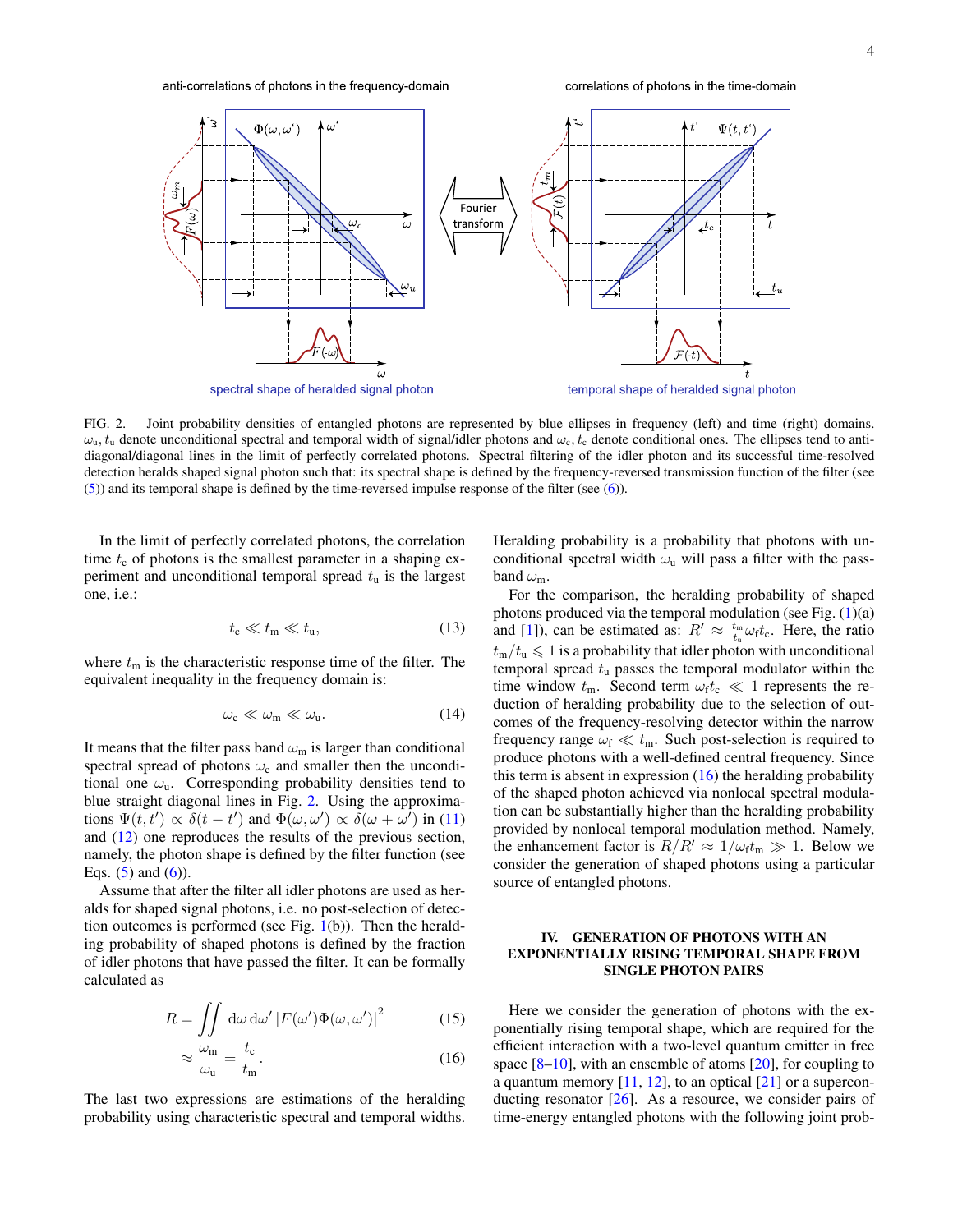ability amplitude of a single pair:

$$
\Psi(t, t') \propto e^{-|t - t'|/2t_c},
$$
  
where  $0 \le t, t' \le t_u$  (17)

This joint amplitude shows that the probability to detect a signal/idler photon is non-zero and constant within the time interval of duration  $t<sub>u</sub>$ . Signal and idler detection instants are correlated with the correlation time  $t_c$ . Such entangled photon pairs can be produced in cavity-assisted spontaneous parametric down-conversion (SPDC) [\[27\]](#page-8-15), or spontaneous four-wave mixing (SFWM) [\[28\]](#page-8-16). For these sources  $t_c$  is defined by the photon lifetime in the cavity.  $t<sub>u</sub>$  depends on the generation process. It is defined by the duration of the pump pulses that drive the nonlinear process in the pulsed pump regime. In the continuous pump regime  $t<sub>u</sub>$  is defined by the average time interval between successively generated photon pairs and can be estimated as the inverse average rate of photon pairs  $\bar{n}^{-1}$ .

To produce a signal photon of exponentially rising temporal shape with the rise time  $t<sub>m</sub>$ , the spectral filter in the heralding arm should have an exponentially decaying impulse response with the response time  $t_m$ . Such a filter can be implemented using a high-finesse optical cavity or a combination of optical cavities [\[15,](#page-8-4) [16\]](#page-8-17). The transmission function of the required filter and its impulse response read, respectively:

$$
F(\omega) = (1 - 2\mathrm{i}\omega t_{\mathrm{m}})^{-1},
$$
  
\n
$$
\mathcal{F}(t) = \frac{1}{2t_{\mathrm{m}}} e^{-t/2t_{\mathrm{m}}} \Theta(t),
$$
\n(18)

where  $\Theta(t)$  is the Heaviside step function. Substituting [\(17\)](#page-4-1) and  $(18)$  into  $(9 - 12)$  $(9 - 12)$  $(9 - 12)$  one gets expressions for the joint state of photons after the filter and the heralded state of a signal photon, both in frequency and temporal domains. Fig.  $3(a)$  $3(a)$  shows the normalized temporal distribution of idler photons calculated as  $\int dt' |\Psi(t, t')|^2$ , using [\(10\)](#page-2-6). Fig. [3\(](#page-4-3)b) shows the temporal distribution of signal photons heralded upon detection of idler photons at different time instants, which are marked with vertical dashed lines. The time instants are random and come from the quantum measurement process. One sees that heralded signal photons are synchronized with the heralding instants. For heralding instants  $t' \in (t_m, t_u]$ , the temporal shapes of photons are identical and reproduce smoothed rising exponent, i.e. time-reversed impulse response of the filter placed in the heralding arm. The smoothing is due to the finite correlation time of the photon pairs.

However, for signal photons heralded in the beginning and the end of the time interval, there are deviations from the properties stated above. Namely, for heralding instants  $t' \in$  $[0, t<sub>m</sub>)$ , the photon shape depends on the heralding instant and represents itself a distorted rising exponent. For heralding instants  $t' > t<sub>u</sub>$  the signal photon is not synchronized with the heralding instant. These deviations are due to the model of entangled photon pairs used (see expression  $(17)$ ), namely, due to the assumption that the photon pairs span only a finite time window. When the condition  $t_m \ll t_u$ is fulfilled, then most of the heralded photons have exponentially rising temporal shape.

<span id="page-4-1"></span>

<span id="page-4-3"></span>FIG. 3. (a) Temporal distribution of idler photons before (dashed line) and after (solid line) spectral filter in the idler arm. (b) Temporal distribution of signal photons conditioned upon detection of idler photons at time instants  $t'_1, t'_2, t'_3$  (solid curves). Dashed curves represent distributions obtained without spectral filtering of idler photons and reproduce second-order cross-correlation function. The functions are normalized to unity at their maximum. The relation between parameters is chosen as following:  $t<sub>u</sub>$  :  $t<sub>m</sub>$  :  $t<sub>c</sub> = 150$  : 10 : 1. The heralding probability for these parameters is  $R \approx 0.17$  according to  $(15)$ .

<span id="page-4-2"></span>We now assume that all idler photons, that went trough the filter, are used to herald shaped signal photons. Then for parameters of the example presented in Fig. [3](#page-4-3) the heralding probability reads according to  $(15)$ :  $R = 0.17$ . It coincides well with an estimation obtained from  $(16)$ . For comparison, the probability to herald shaped signal photons using the temporal modulation and frequency resolving detection of idler photons, is estimated as  $R' \approx 0.02$  (see [\[1\]](#page-7-0)). Thus, the first method allows to achieve the heralding probability, which is ten times higher than the heralding probability achieved by the second method, when the same sources of entangled photons are used.

### <span id="page-4-0"></span>V. GENERATION OF SHAPED PHOTONS FROM A CONTINUOUS STREAM OF ENTANGLED PHOTON PAIRS

Here we consider a more advanced model to describe the generation of photons with a given temporal profile using nonlocal spectral filtering. We consider spatially single-mode signal and idler fields with slowly varying amplitudes  $\hat{a}_{s,i}(t)$ . Squared modules of these amplitudes define fluxes of signal and idler photons. We use the Heisenberg formalism to describe the transformation of the fields during the shaping procedure. We assume that the fields are stationary and their properties are fully characterized by the following first order auto- and cross-correlation functions, respectively (see, for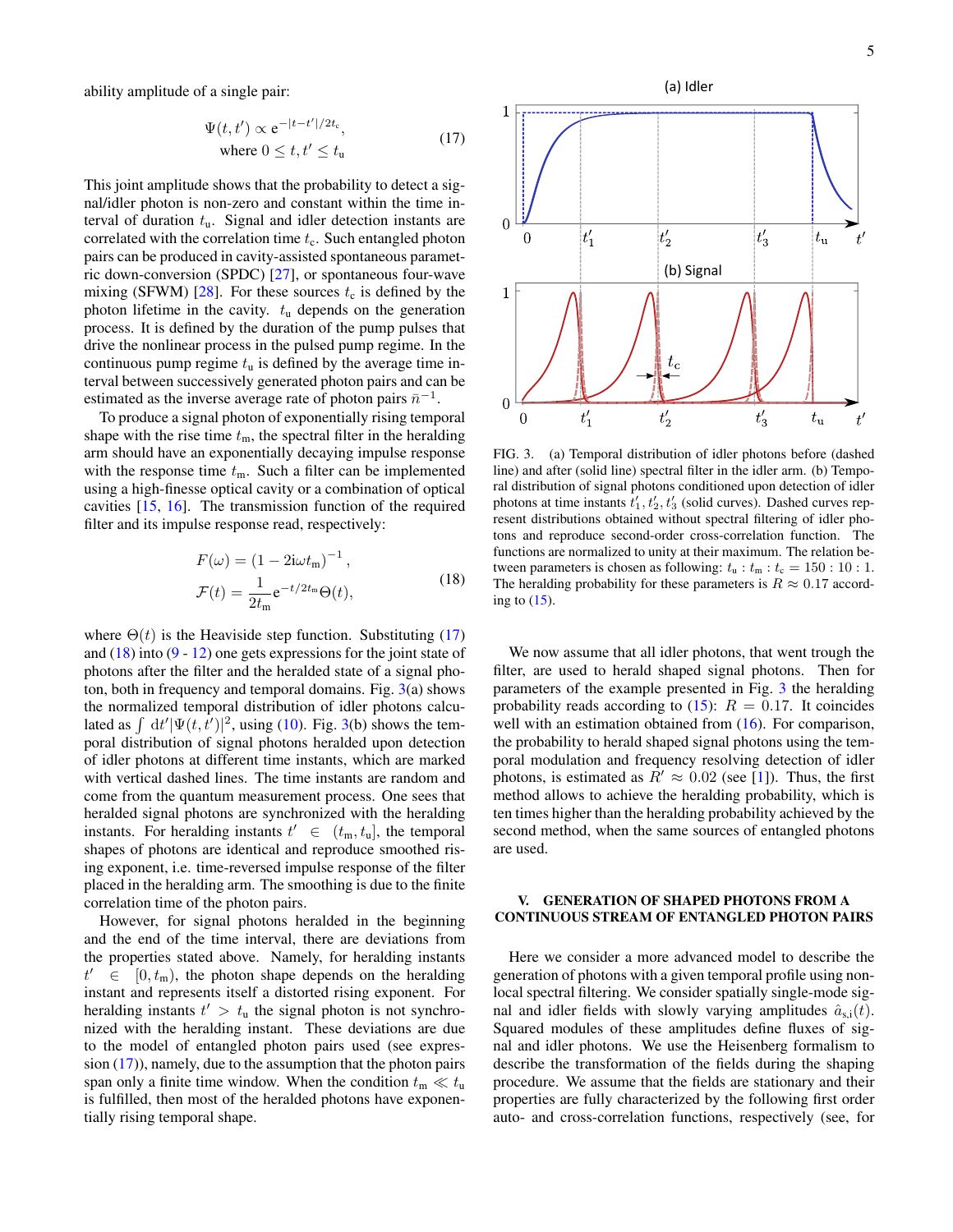<span id="page-5-6"></span><span id="page-5-4"></span>.

example, [\[29\]](#page-8-18)):

$$
G_{\rm ssi}^{(1)}(t,t') = \langle \hat{a}_{\rm s,i}^{\dagger}(t)\hat{a}_{\rm s,i}(t')\rangle = \bar{n}e^{-\frac{|t-t'|}{2t_{\rm c}}}\left(1 + \frac{|t-t'|}{2t_{\rm c}}\right),\tag{19}
$$

$$
G_{\rm si}^{(1)}(t,t') = \langle \hat{a}_{\rm s}(t)\hat{a}_{\rm i}(t')\rangle = \sqrt{\frac{\bar{n}}{2t_{\rm c}}}e^{-\frac{|t-t'|}{2t_{\rm c}}}.\tag{20}
$$

Right hand sides represent correlation functions of fields which are generated via SPDC or SFWM process in a symmetric low-loss nonlinear optical cavity in the low pump regime (see, for example, [\[27,](#page-8-15) [28\]](#page-8-16)). The expressions imply that the average fluxes of signal and idler photons are  $\bar{n}$  and the correlation time of the fields is  $t_c$ .

Filtering of the idler field performed in the shaping method is described by the following transformation of the field amplitude similar to [\(4\)](#page-2-7)

$$
\hat{a}_i(t) \to \int d\tau \mathcal{F}^*(\tau) \; \hat{a}_i(t+\tau), \tag{21}
$$

where  $\mathcal{F}(\tau)$  is the impulse response of the filter. The average flux of idler photons after the filter can be obtained by combining  $(21)$  and  $(19)$ . Particularly, one gets the following explicit expression for the photon flux when a filter with the exponentially decaying impulse response is used [\(18\)](#page-4-2):

<span id="page-5-2"></span>
$$
\bar{n}'_i = G_{ii}^{(1)}(t, t) = \bar{n} \frac{(2t_c^{-1} + t_m^{-1})}{t_m(t_c^{-1} + t_m^{-1})^2} = [t_m \gg t_c] \approx \bar{n} \frac{2t_c}{t_m}.
$$
\n(22)

<span id="page-5-3"></span>The expression shows that the flux of idler photons after the filter is reduced by  $\frac{2t_c}{t_m}$  times. Furthermore, the expression gives the heralding probability of signal photons, if all idler photons after the filter are used as heralds:

$$
R = \frac{\bar{n}_i'}{\bar{n}} = \frac{(2t_c^{-1} + t_m^{-1})}{t_m(t_c^{-1} + t_m^{-1})^2}
$$
(23)

<span id="page-5-5"></span>
$$
= [t_{\rm m} \gg t_{\rm c}] \approx \frac{2t_{\rm c}}{t_{\rm m}} \tag{24}
$$

It confirms the estimation of the heralding probability obtained above  $(16)$ .

<span id="page-5-1"></span>The cross-correlation function of signal and idler fields after the idler filtering is obtained by substituting [\(21\)](#page-5-1) into [\(20\)](#page-5-3). The coincidence detection of signal and idler photons is characterized by the following normalized second-order crosscorrelation function of the signal and idler fields  $g_{si}^{(2)}(t, t')$ :

$$
g_{\rm si}^{(2)}(t,t') = 1 + \frac{|G_{\rm si}^{(1)}(t,t')|^2}{n_{\rm s}(t)n'_{\rm i}(t')} = 1 + \frac{1}{2\bar{n}t_{\rm c}} \frac{1}{1 + \frac{2t_{\rm m}}{t_{\rm c}}} \left\{ \left( \frac{2 - \left(1 + \frac{t_{\rm c}}{t_{\rm m}}\right)e^{\left(1 - \frac{t_{\rm c}}{t_{\rm m}}\right)(t - t')/2t_{\rm c}}}{1 - \frac{t_{\rm c}}{t_{\rm m}}} \right)^2 e^{(t - t')/t_{\rm m}}, \ t \leq t' \qquad (25)
$$

The expression shows that the correlations are stationary after the filtering of the idler field. The first term of the function describes accidental coincidence detection of photons and the second term describes coincidence detection due to the detection of photons of a correlated photon pair. The later reproduces smoothed time-inverted impulse response of the filter, under the condition  $t_c \ll t_m$ . Furthermore, the second term exceeds the first one when

$$
t_{\rm m} \ll \bar{n}^{-1},\tag{26}
$$

i.e. when the number of photon pairs per response time of the filter is smaller than one. This condition reproduces the righthand side of the condition  $(13)$ , provided a continuous stream of photon pairs is used.

Summing up, the obtained result confirms the interpretation that the detection of idler photon in the considered shaping method heralds a signal photon with the temporal shape determined by the impulse response of the filter. The photon shape does not depend on the heralding instant, but it is synchronized with the heralding instant. When one uses a continuous stream of narrowband photon pairs with the properties described by the functions [\(19,](#page-5-2) [20\)](#page-5-3) and apply a filter with the exponentially decaying impulse response [\(18\)](#page-4-2), then a non-normalized temporal shape of the heralded photon reads:

$$
\psi_{s}(t|t') \propto \begin{cases} \left(\frac{2 - \left(1 + \frac{t_{c}}{t_{m}}\right)e^{\left(1 - \frac{t_{c}}{t_{m}}\right)(t - t')/2t_{c}}}{1 - \frac{t_{c}}{t_{m}}}\right)e^{-(t' - t)/2t_{c}}, & t \leq t'\\ e^{-(t - t')/2t_{c}} & t > t' \end{cases}
$$
\n(27)

### <span id="page-5-7"></span><span id="page-5-0"></span>VI. EXCITATION OF A TWO-LEVEL ATOM WITH AN EXPONENTIALLY SHAPED PHOTON

Here we consider the excitation of a two-level atom through  $4\pi$  solid angle illumination with an exponentially shaped single-photon pulse  $(27)$ . It is known that the probability of finding the atom in the excited state depends on the photon temporal shape and is maximal for the exponentially rising shape with the rise time of the shape matched to the atom radiative lifetime [\[8](#page-7-4)[–10\]](#page-7-5). Maximum excitation probability can be used to quantify the quality of the exponential shape of single photons generated via the described above method of nonlocal filtering.

To estimate the excitation probability we use the analogy between the dynamics of the excitation of a two-level atom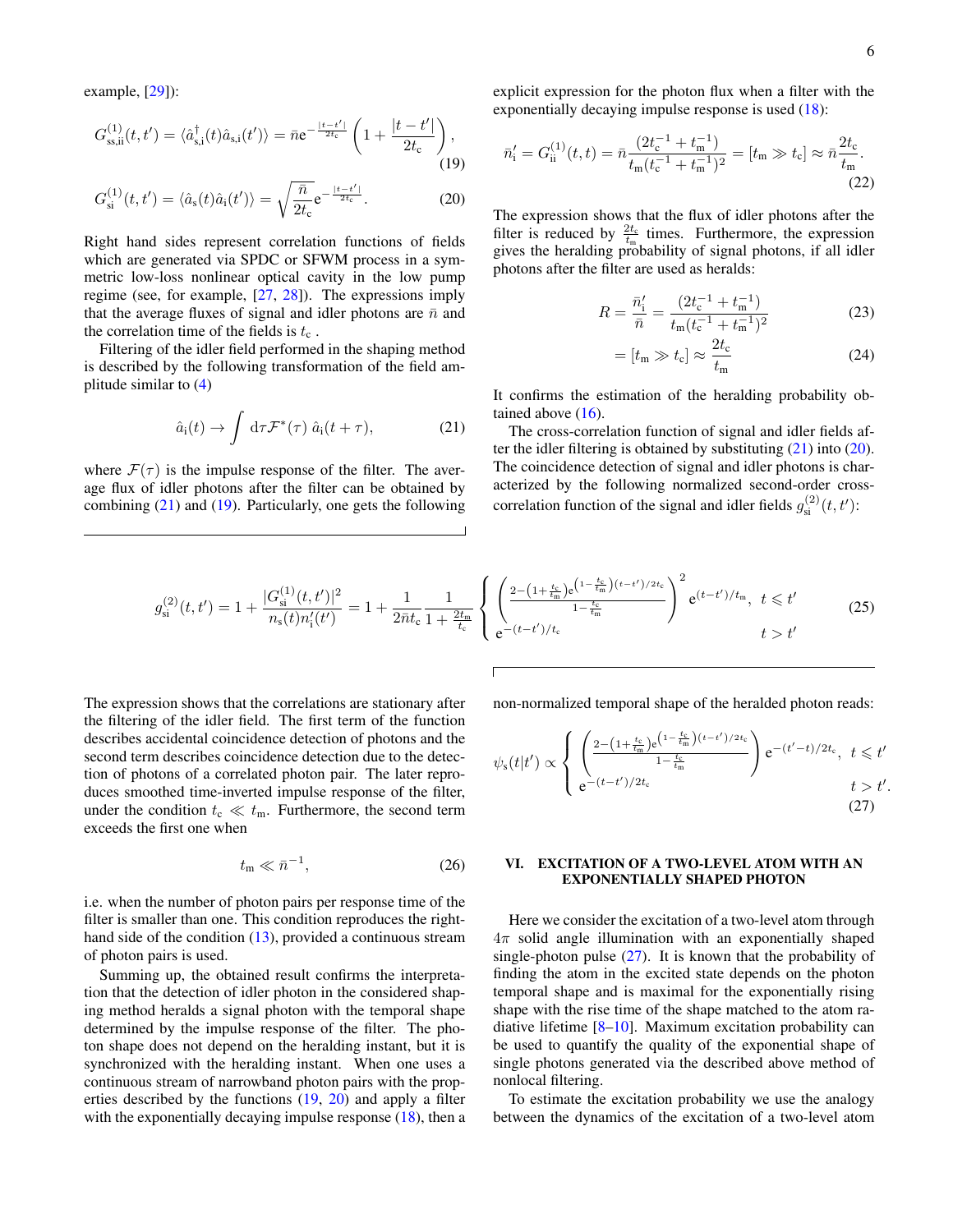

<span id="page-6-2"></span>FIG. 4. Time-dependent probability  $p(t)$  (solid blue line) of finding a two-level atom in the upper state upon free space mode-matched excitation of the atom with a single-photon resonant pulse with exponentially rising temporal shape  $|\psi_s(t)|^2$  (gray dashed line) produced via nonlocal filtering (see Exp.  $(27)$ ). The parameters are chosen the same as in Fig. [3,](#page-4-3) i.e.  $t_m : t_c = 10 : 1$ . Temporal shape of the photon is normalized to unity at the maximum. Maximum excitation probability for given parameters is  $p_{\text{max}} = 0.95$  and it is achieved at  $t = 0$  that is the heralding instant of the shaped photon.

with a single photon and loading of a photon into a single-sided optical cavity [\[21,](#page-8-9) [30\]](#page-8-19). Then the excitation probability at the time instant  $t$  reads as

$$
p(t) = \int_{-\infty}^{t} \left( |\psi_{s}(t')|^{2} - |\tilde{\psi}_{s}(t')|^{2} \right) dt', \qquad (28)
$$

where  $\psi_s(t)$  is the temporal shape of the photon and  $\tilde{\psi}_s(t) =$  $(2/t_m) \int e^{-(t-t')/t_m} \psi_s(t') dt' - \psi_s(t)$  is a shape of the photon scattered by the atom. Fig. [4](#page-6-2) shows the time-dependent probability of finding a two-level atom in the upper state which is excited with shaped single photon  $(27)$  heralded at the time instant  $t' = 0$ . The temporal shape of the photon is shown in Fig. [4](#page-6-2) by the dashed line. The values of  $t_c$  and  $t_m$  are the same as in Fig. [3.](#page-4-3) Notably, the moment of maximum excitation probability is synchronized with the heralding instant of the shaped photon (in Fig. [4](#page-6-2) this moment is  $t = 0$ ).

The maximum excitation probability  $p_{\text{max}} = \max_t p(t)$  of the atom with the shaped photon  $(27)$  can be calculated analytically

$$
p_{\text{max}} = \frac{\varepsilon}{\varepsilon + 1/2}, \quad \text{where} \quad \varepsilon = t_{\text{m}}/t_{\text{c}}. \tag{29}
$$

Fig. [5](#page-6-3) shows both the maximum excitation probability and the heralding probability of the shaped photons  $(23)$  as functions of the parameter  $\varepsilon$ .

### <span id="page-6-0"></span>VII. INFLUENCE OF POTENTIAL IMPERFECTIONS

Here we consider several experimental imperfections which can affect the properties of the shaped photons heralded using



<span id="page-6-3"></span>FIG. 5. Gray dashed line denote heralding probability [\(23\)](#page-5-5) of photons with the exponentially rising temporal shape  $(25)$  as a function of  $\varepsilon = t_m/t_c$ . Solid blue line denotes maximal excitation probability [\(29\)](#page-6-4) of a two-level atom achieved via the full solid angle illumination with the single photon. The rise time of the exponential photon shape is matched to the radiative lifetime of the atomic transition.

nonlocal spectral filtering and we present experimental conditions to reduce effects of these imperfections.

First, the finite temporal resolution of the detector  $t_d$  in the heralding arm (see Fig.  $1(b)$  $1(b)$ ) results in a corresponding uncertainty of the heralding instant of the shaped signal photon. The effect is negligible if the resolution  $t<sub>d</sub>$  is shorter than the temporal duration of the heralded photon defined by the temporal response of the filter, i.e.  $t_d \ll t_m$ .

Second, a drift of the filter central transmission frequency by  $\omega_d$  affects the spectral and temporal properties of the heralded photon. Particularly, in the limit of perfect frequency anti-correlations of the photons, a positive shift of the filter frequency by  $\omega_d$  results in a negative shift of the spectrum of the heralded photon by the same amount as can be seen from Fig. [\(2\)](#page-3-1). The effect is negligible if the frequency shift is smaller than the bandwidth of the heralded photon, i.e.  $\omega_{\rm d} \ll t_{\rm m}^{-1}.$ 

### <span id="page-6-1"></span>VIII. ESTIMATIONS OF ACHIEVABLE PARAMETERS

<span id="page-6-4"></span>Here we consider temporal durations and temporal shapes of photons which are achievable with the discussed shaping method. Conditions  $(13)$  and  $(26)$  can be summed up as the following inequalities for the temporal duration  $t<sub>m</sub>$  of shaped photons

$$
\{t_{\rm c}, t_{\rm d}\} \ll t_{\rm m} \ll \{t_{\rm coh}, \bar{n}^{-1}\}\tag{30}
$$

The duration is limited from below by the correlation time  $t_c$  of photon pairs, which are used as an entangled resource, and by the temporal resolution of the detector  $t_d$  in the heralding arm. For SPDC-/SFWM-based sources of entangled photons the time is defined by the phase-matching bandwidth in a nonlinear medium (fs-ns range) or by the photon lifetime in a cavity-assisted configuration (ns range). The temporal resolution of modern single-photon detectors is tens to hundreds of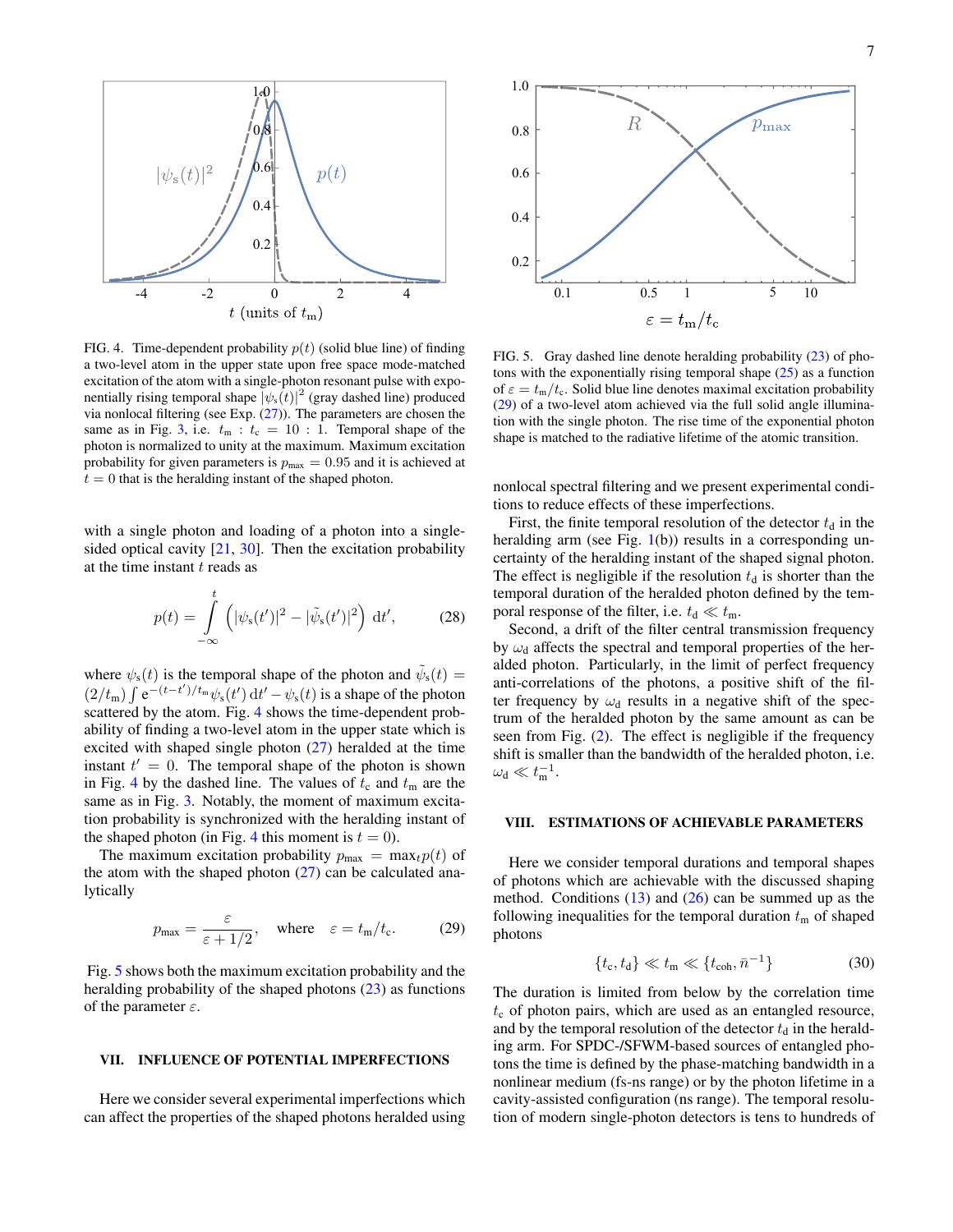picoseconds. Furthermore, for SPDC-/SFWM-based sources of entangled photon pairs the coherence time  $t_{\rm coh}$  of the pump laser ( $\mu$ s-ms range) limits the maximal  $t_m$ . Therefore, discussed shaping method is suitable to produce shaped photons from ns to  $\mu$ s. Also the number of photon pairs per time constant of the filter  $t_m$  should be smaller than one, i.e.  $\bar{n} t_m \ll 1$ . This limits the flux of shaped photons to MHz÷GHz range.

Notably, the impulse response of any passive spectral filter fulfills a general causality condition, namely, the response depends on past and current inputs, but not on future ones. This can be formally expressed as  $\mathcal{F}(\tau < 0) = 0$  in [\(6\)](#page-2-2). This condition implies that the shape of the heralded photon always terminates at the heralding instant. In other words, only the shapes with a distinctive end can be produced with the proposed shaping method.

The range of achievable photon durations and a relatively simple way to produce photons with an exponentially rising temporal shape show that the method is particularly useful to produce photons suitable for efficient interaction with single quantum emitters, such as single atoms or ions. To increase the heralding probability of shaped photons, it is advantageous to use entangled photons, such that their unconditional bandwidth  $\omega_{\rm n}$  is close to the desired bandwidth  $\omega_{\rm m}$ of shaped photons, as it follows from the expression [\(16\)](#page-3-2). Thus, such sources of narrowband entangled photon pairs, as cavity-assisted SPDC/SFWM (see, for example, [\[19,](#page-8-7) [28\]](#page-8-16)) and SFWM in an atomic ensemble [\[4,](#page-7-8) [22\]](#page-8-10), are particularly attractive for the efficient generation of shaped photons suitable to excite single quantum emitters.

As an example, we estimate parameters of a source of entangled photon pairs, which is suitable to produce shaped photons for the efficient photon-atom coupling. We set the maximum excitation probability to be  $p_{\text{max}} \approx 90\%$  and the pulse duration to be  $t_m = 35$  $t_m = 35$ ns. It follows from [\(29\)](#page-6-4) and Fig. 5 that photon pairs with a correlation time of not more than  $t_c = 7$  ns are required. Furthermore, the flux of entangled photon pairs is limited by the condition  $\bar{n} \ll t_{\rm m}^{-1} = 30$  MHz according to  $(13)$ . The heralding probability for the above parameters is  $R \approx 0.3$  (see Fig. [5\)](#page-6-3) and the average flux of heralded shaped photons is limited by  $\bar{n}_{s} \ll \bar{n}R = 10$  MHz.

## <span id="page-7-6"></span>IX. CONCLUSIONS

We studied a method to produce temporally shaped photons from entangled photon pairs via nonlocal spectral filtering.

Namely, a temporally shaped photon is produced via spectral filtering and time resolving detection of its entangled counterpart. We establish conditions on the entanglement properties, parameters of the spectral filter and temporal resolution of the detector, which ensure that the shape of the heralded photon is defined by the time-reversed impulse response of the spectral filter in the heralding arm.

We show that the method has several distinguishing features as compared to shaping via the nonlocal temporal modulation [\[1\]](#page-7-0). First, heralded photons are synchronized with the heralding instants and have the same temporal shape. Second, post-selection of outcomes of a time-resolving single-photon detector is not required to produce identically shaped photons with the same central frequency. As a result, the shaped photons are produced at a much higher rate, exceeding the one attainable by nonlocal temporal modulation of photons [\[1\]](#page-7-0). Third, when a heralded shaped photon is used to excite a twolevel atom in free space then the moment of the maximum excitation probability is synchronized with the heralding instant. Fourth, the method imposes very moderate requirements on the experimental resources. Given a source of entangled photons, the method requires just two shaping components to produce shaped photons: a spectral filter and a time-resolving photon detector. Finally, the method provides shaped photons in the broad range of durations from ns to  $\mu$ s. This method is particularly suitable for producing photons with a rising exponential shape, which are required for efficient light-matter quantum interface. For example, one can use an optical cavity as a shaping filter, which has required exponentially decaying impulse response.

The studied heralded shaping via the spectral filtering alongside with the shaping method based on the temporal modulation [\[1\]](#page-7-0) constitute a toolbox to produce shaped photons with different durations and shapes in a heralded and potentially scalable way. We anticipate that such methods will push forward quantum optics experiments with temporally shaped photons.

We thank Paul Kwiat, Markus Sondermann, Gerhard Schunk, Ulrich Vogl for useful discussions. VA acknowledges funding by Max-Planck-Gesellschaft and Russian Science Foundation grant No. 17-19-01097. DS acknowledges Russian Science Foundation grant No. 17-72-30036 (Sec. 2, analysis of quantum measurements).

- <span id="page-7-0"></span>[1] V. Averchenko, D. Sych, G. Schunk, U. Vogl, C. Marquardt, and G. Leuchs, [Physical Review A](http://dx.doi.org/ 10.1103/PhysRevA.96.043822) 96, 043822 (2017).
- <span id="page-7-1"></span>[2] D. N. Klyshko, [Physics-Uspekhi](http://dx.doi.org/10.1070/PU1998v041n09ABEH000441) 41, 885 (1998).
- <span id="page-7-7"></span>[3] M. Bellini, F. Marin, S. Viciani, A. Zavatta, and F. Arecchi, [Physical Review Letters](http://dx.doi.org/ 10.1103/PhysRevLett.90.043602) 90, 043602 (2003).
- <span id="page-7-8"></span>[4] G. K. Gulati, B. Srivathsan, B. Chng, A. Cerè, D. Matsukevich, and C. Kurtsiefer, [Physical Review A](http://dx.doi.org/ 10.1103/PhysRevA.90.033819) 90, 033819 (2014).
- [5] S. Du, [Physical Review A](http://dx.doi.org/10.1103/PhysRevA.92.043836) 92, 043836 (2015).
- <span id="page-7-2"></span>[6] D. Sych, V. Averchenko, and G. Leuchs, [Physical Review A](http://dx.doi.org/10.1103/PhysRevA.96.053847)

96[, 053847 \(2017\).](http://dx.doi.org/10.1103/PhysRevA.96.053847)

- <span id="page-7-3"></span>[7] Here we consider only single-photon shaping methods which use entangled photon pairs. A short overview of other methods can be found in [\[1\]](#page-7-0).
- <span id="page-7-4"></span>[8] M. Stobinska, G. Alber, and G. Leuchs, EPL (Europhysics Letters) 86, 14007 (2009).
- [9] Y. Wang, J. Minar, L. Sheridan, and V. Scarani, [Physical Re](http://dx.doi.org/10.1103/PhysRevA.83.063842)view A 83[, 063842 \(2011\).](http://dx.doi.org/10.1103/PhysRevA.83.063842)
- <span id="page-7-5"></span>[10] V. Leong, M. A. Seidler, M. Steiner, A. Cerè, and C. Kurtsiefer,